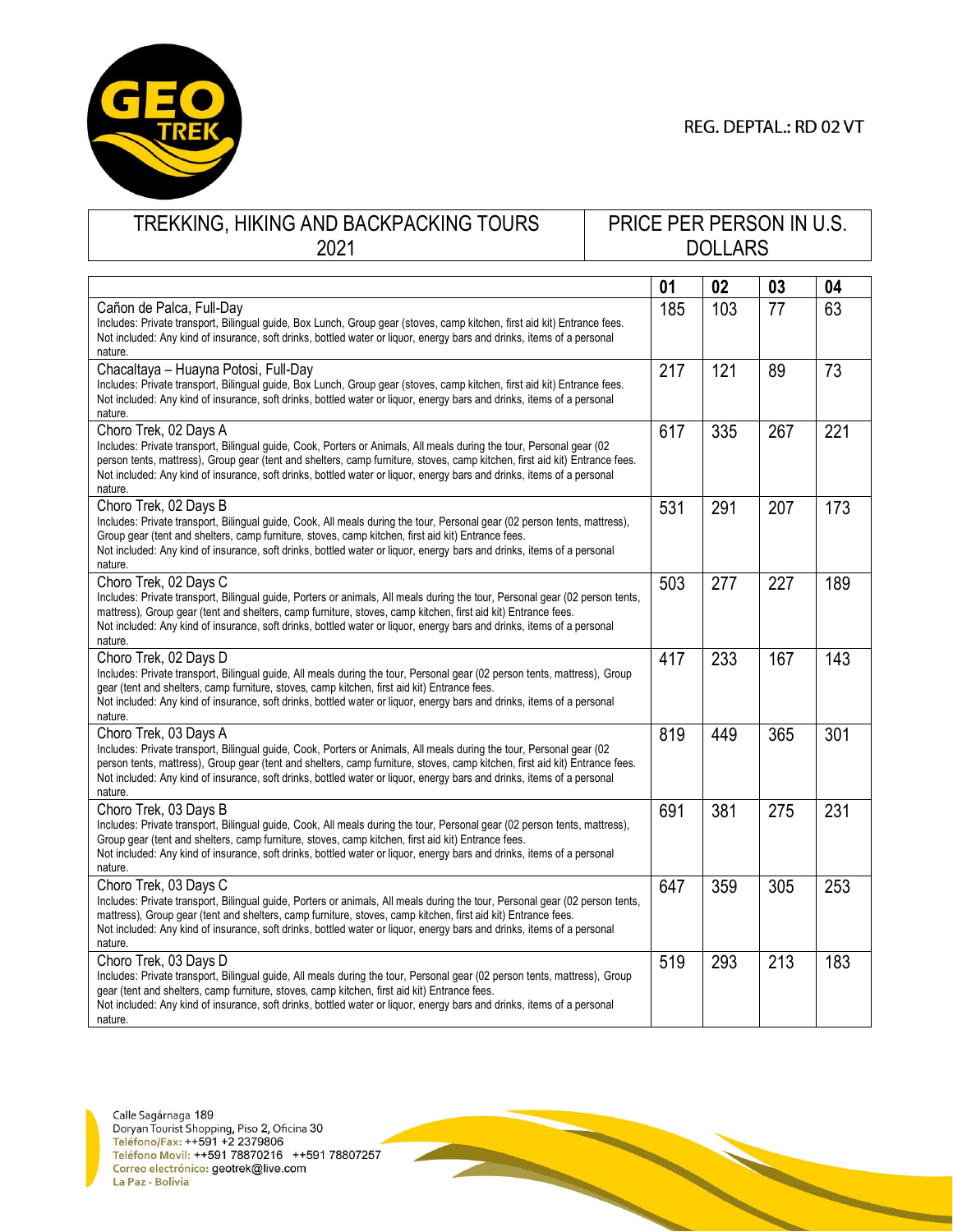

**REAL PROPERTY** 

|                                                                                                                                                                                                                                                                                                                                                                                                                              | 01   | 02  | 03  | 04  |
|------------------------------------------------------------------------------------------------------------------------------------------------------------------------------------------------------------------------------------------------------------------------------------------------------------------------------------------------------------------------------------------------------------------------------|------|-----|-----|-----|
| Choro Trek, 04 Days A<br>Includes: Private transport, Bilingual guide, Cook, Porters or Animals, All meals during the tour, Personal gear (02<br>person tents, mattress), Group gear (tent and shelters, camp furniture, stoves, camp kitchen, first aid kit) Entrance fees.<br>Not included: Any kind of insurance, soft drinks, bottled water or liquor, energy bars and drinks, items of a personal<br>nature.            | 1021 | 561 | 463 | 381 |
| Choro Trek, 04 Days B<br>Includes: Private transport, Bilingual guide, Cook, All meals during the tour, Personal gear (02 person tents, mattress),<br>Group gear (tent and shelters, camp furniture, stoves, camp kitchen, first aid kit) Entrance fees.<br>Not included: Any kind of insurance, soft drinks, bottled water or liquor, energy bars and drinks, items of a personal<br>nature.                                | 849  | 473 | 341 | 287 |
| Choro Trek, 04 Days C<br>Includes: Private transport, Bilingual guide, Porters or animals, All meals during the tour, Personal gear (02 person tents,<br>mattress), Group gear (tent and shelters, camp furniture, stoves, camp kitchen, first aid kit) Entrance fees.<br>Not included: Any kind of insurance, soft drinks, bottled water or liquor, energy bars and drinks, items of a personal<br>nature.                  | 793  | 443 | 383 | 317 |
| Choro Trek, 04 Days D<br>Includes: Private transport, Bilingual guide, All meals during the tour, Personal gear (02 person tents, mattress), Group<br>gear (tent and shelters, camp furniture, stoves, camp kitchen, first aid kit) Entrance fees.<br>Not included: Any kind of insurance, soft drinks, bottled water or liquor, energy bars and drinks, items of a personal<br>nature.                                      | 621  | 353 | 261 | 223 |
| Choro Trek en Reversa, 05 Days A<br>Includes: Private transport, Bilingual guide, Cook, Porters or Animals, All meals during the tour, Personal gear (02<br>person tents, mattress), Group gear (tent and shelters, camp furniture, stoves, camp kitchen, first aid kit) Entrance fees.<br>Not included: Any kind of insurance, soft drinks, bottled water or liguor, energy bars and drinks, items of a personal<br>nature. | 1223 | 673 | 561 | 461 |
| Choro Trek en Reversa, 05 Days B<br>Includes: Private transport, Bilingual guide, Cook, All meals during the tour, Personal gear (02 person tents, mattress),<br>Group gear (tent and shelters, camp furniture, stoves, camp kitchen, first aid kit) Entrance fees.<br>Not included: Any kind of insurance, soft drinks, bottled water or liquor, energy bars and drinks, items of a personal<br>nature.                     | 1009 | 563 | 409 | 343 |
| Choro Trek en Reversa, 05 Days C<br>Includes: Private transport, Bilingual guide, Porters or animals, All meals during the tour, Personal gear (02 person tents,<br>mattress), Group gear (tent and shelters, camp furniture, stoves, camp kitchen, first aid kit) Entrance fees.<br>Not included: Any kind of insurance, soft drinks, bottled water or liquor, energy bars and drinks, items of a personal<br>nature.       | 937  | 525 | 459 | 383 |
| Choro Trek en Reversa, 05 Days D<br>Includes: Private transport, Bilingual guide, All meals during the tour, Personal gear (02 person tents, mattress), Group<br>gear (tent and shelters, camp furniture, stoves, camp kitchen, first aid kit) Entrance fees.<br>Not included: Any kind of insurance, soft drinks, bottled water or liquor, energy bars and drinks, items of a personal<br>nature.                           | 723  | 415 | 307 | 265 |
| Condoriri, Full-Day<br>Includes: Private transport, Bilingual guide, Box Lunch, Group gear, (first aid kit) Entrance fees.<br>Not included: Any kind of insurance, soft drinks, bottled water or liquor, energy bars and drinks, items of a personal<br>nature.                                                                                                                                                              | 217  | 121 | 89  | 73  |
| Condoriri, 02 Days A<br>Includes: Private transport, Bilingual guide, Cook, Porters or Animals, All meals during the tour, Personal gear (02<br>person tents, mattress), Group gear (tent and shelters, camp furniture, stoves, camp kitchen, first aid kit) Entrance fees.<br>Not included: Any kind of insurance, soft drinks, bottled water or liquor, energy bars and drinks, items of a personal<br>nature.             | 633  | 343 | 277 | 223 |
| Condoriri 02 Days B<br>Includes: Private transport, Bilingual guide, Cook, All meals during the tour, Personal gear (02 person tents, mattress),<br>Group gear (tent and shelters, camp furniture, stoves, camp kitchen, first aid kit) Entrance fees.<br>Not included: Any kind of insurance, soft drinks, bottled water or liquor, energy bars and drinks, items of a personal<br>nature.                                  | 547  | 299 | 215 | 175 |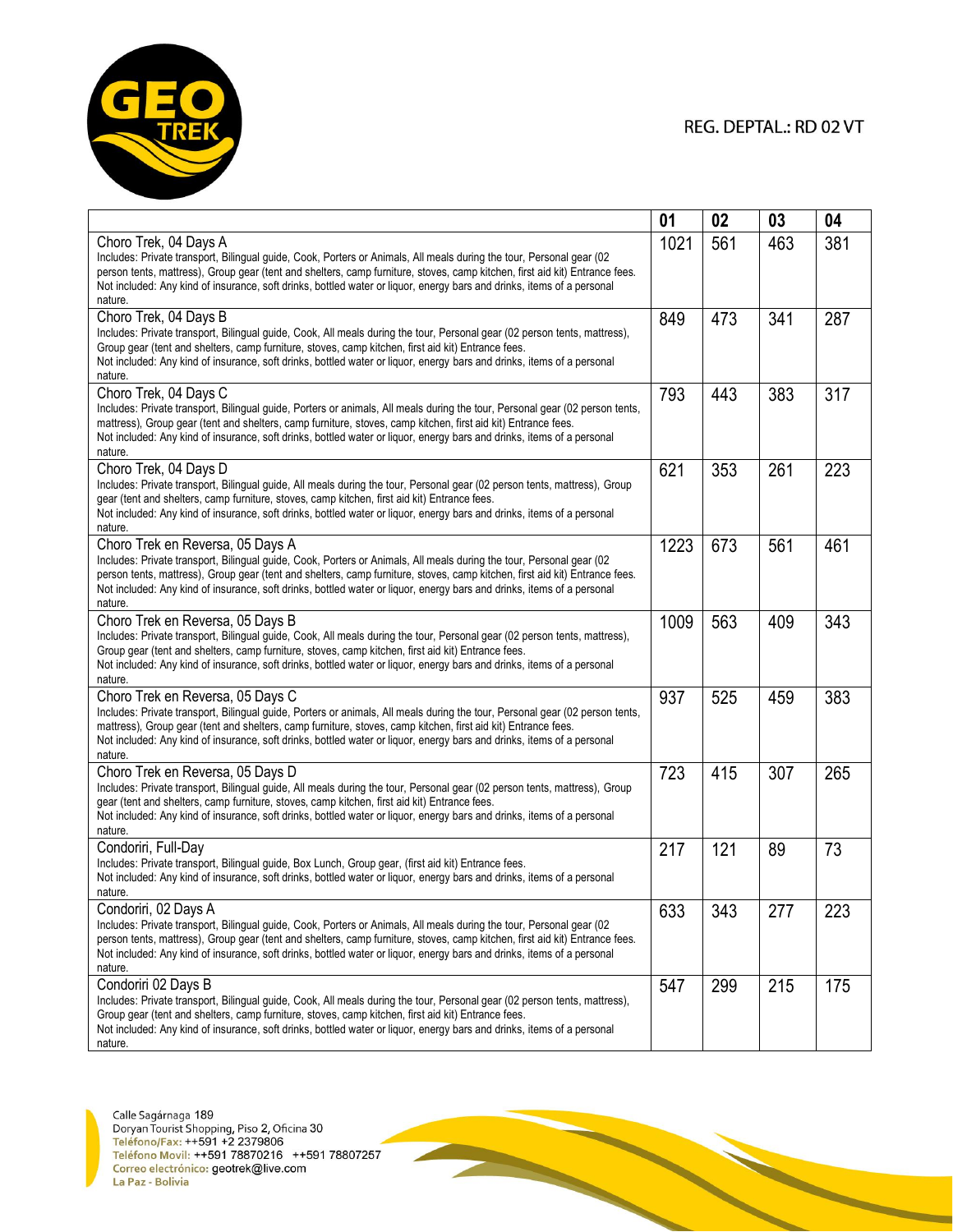

|                                                                                                                                                                                                                                                                                                                                                                                                                                  | 01  | 02  | 03  | 04  |
|----------------------------------------------------------------------------------------------------------------------------------------------------------------------------------------------------------------------------------------------------------------------------------------------------------------------------------------------------------------------------------------------------------------------------------|-----|-----|-----|-----|
| Condoriri, 02 Days C<br>Includes: Private transport, Bilingual guide, Porters or animals, All meals during the tour, Personal gear (02 person tents,<br>mattress), Group gear (tent and shelters, camp furniture, stoves, camp kitchen, first aid kit) Entrance fees.<br>Not included: Any kind of insurance, soft drinks, bottled water or liguor, energy bars and drinks, items of a personal<br>nature.                       | 517 | 285 | 237 | 191 |
| Condoriri, 02 Days D<br>Includes: Private transport, Bilingual guide, All meals during the tour, Personal gear (02 person tents, mattress), Group<br>gear (tent and shelters, camp furniture, stoves, camp kitchen, first aid kit) Entrance fees.<br>Not included: Any kind of insurance, soft drinks, bottled water or liquor, energy bars and drinks, items of a personal<br>nature.                                           | 431 | 239 | 175 | 145 |
| Condoriri, 03 Days A<br>Includes: Private transport, Bilingual guide, Cook, Porters or Animals, All meals during the tour, Personal gear (02<br>person tents, mattress), Group gear (tent and shelters, camp furniture, stoves, camp kitchen, first aid kit) Entrance fees.<br>Not included: Any kind of insurance, soft drinks, bottled water or liquor, energy bars and drinks, items of a personal<br>nature.                 | 833 | 455 | 375 | 303 |
| Condoriri 03 Days B<br>Includes: Private transport, Bilingual guide, Cook, All meals during the tour, Personal gear (02 person tents, mattress),<br>Group gear (tent and shelters, camp furniture, stoves, camp kitchen, first aid kit) Entrance fees.<br>Not included: Any kind of insurance, soft drinks, bottled water or liquor, energy bars and drinks, items of a personal<br>nature.                                      | 705 | 389 | 283 | 233 |
| Condoriri, 03 Days C<br>Includes: Private transport, Bilingual guide, Porters or animals, All meals during the tour, Personal gear (02 person tents,<br>mattress), Group gear (tent and shelters, camp furniture, stoves, camp kitchen, first aid kit) Entrance fees.<br>Not included: Any kind of insurance, soft drinks, bottled water or liquor, energy bars and drinks, items of a personal<br>nature.                       | 663 | 367 | 313 | 255 |
| Condoriri, 03 Days D<br>Includes: Private transport, Bilingual guide, All meals during the tour, Personal gear (02 person tents, mattress), Group<br>gear (tent and shelters, camp furniture, stoves, camp kitchen, first aid kit) Entrance fees.<br>Not included: Any kind of insurance, soft drinks, bottled water or liquor, energy bars and drinks, items of a personal<br>nature.                                           | 533 | 301 | 223 | 185 |
| Condoriri - Huayna Potosi, 03 Days A<br>Includes: Private transport, Bilingual guide, Cook, Porters or Animals, All meals during the tour, Personal gear (02<br>person tents, mattress), Group gear (tent and shelters, camp furniture, stoves, camp kitchen, first aid kit) Entrance fees.<br>Not included: Any kind of insurance, soft drinks, bottled water or liguor, energy bars and drinks, items of a personal<br>nature. | 819 | 449 | 369 | 299 |
| Condoriri - Huayna Potosí 03 Days B<br>Includes: Private transport, Bilingual guide, Cook, All meals during the tour, Personal gear (02 person tents, mattress),<br>Group gear (tent and shelters, camp furniture, stoves, camp kitchen, first aid kit) Entrance fees.<br>Not included: Any kind of insurance, soft drinks, bottled water or liquor, energy bars and drinks, items of a personal<br>nature.                      | 691 | 381 | 279 | 229 |
| Condoriri - Huayna Potosi 03 Days C<br>Includes: Private transport, Bilingual guide, Porters or animals, All meals during the tour, Personal gear (02 person tents,<br>mattress), Group gear (tent and shelters, camp furniture, stoves, camp kitchen, first aid kit) Entrance fees.<br>Not included: Any kind of insurance, soft drinks, bottled water or liquor, energy bars and drinks, items of a personal<br>nature.        | 647 | 359 | 309 | 251 |
| Condoriri - Huayna Potosi 03 Days D<br>Includes: Private transport, Bilingual guide, All meals during the tour, Personal gear (02 person tents, mattress), Group<br>gear (tent and shelters, camp furniture, stoves, camp kitchen, first aid kit) Entrance fees.<br>Not included: Any kind of insurance, soft drinks, bottled water or liquor, energy bars and drinks, items of a personal<br>nature.                            | 519 | 293 | 217 | 181 |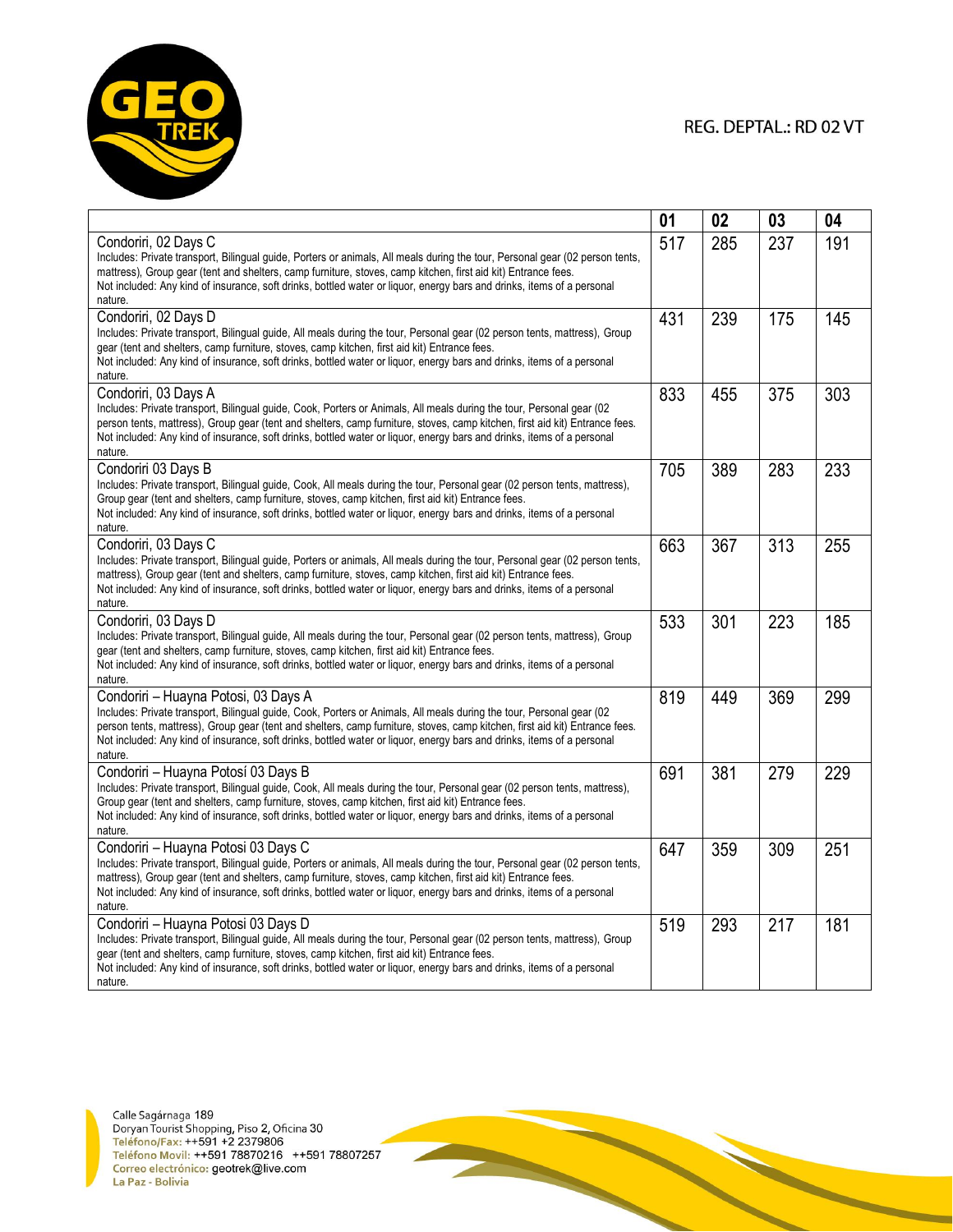

|                                                                                                                                                                                                                                                                                                                                                                                                                              | 01   | 02   | 03   | 04  |
|------------------------------------------------------------------------------------------------------------------------------------------------------------------------------------------------------------------------------------------------------------------------------------------------------------------------------------------------------------------------------------------------------------------------------|------|------|------|-----|
| Condoriri - Choro, 09 Days A<br>Includes: Private transport, Bilingual guide, Cook, Porters or Animals, All meals during the tour, Personal gear (02<br>person tents, mattress), Group gear (tent and shelters, camp furniture, stoves, camp kitchen, first aid kit) Entrance fees.<br>Not included: Any kind of insurance, soft drinks, bottled water or liquor, energy bars and drinks, items of a personal<br>nature.     | 2187 | 1205 | 1007 | 823 |
| Condoriri - Choro, 09 Days B<br>Includes: Private transport, Bilingual guide, Cook, All meals during the tour, Personal gear (02 person tents, mattress),<br>Group gear (tent and shelters, camp furniture, stoves, camp kitchen, first aid kit) Entrance fees.<br>Not included: Any kind of insurance, soft drinks, bottled water or liquor, energy bars and drinks, items of a personal<br>nature.                         | 1801 | 1005 | 737  | 611 |
| Condoriri - Choro, 09 Days C<br>Includes: Private transport, Bilingual guide, Porters or animals, All meals during the tour, Personal gear (02 person tents,<br>mattress). Group gear (tent and shelters, camp furniture, stoves, camp kitchen, first aid kit) Entrance fees.<br>Not included: Any kind of insurance, soft drinks, bottled water or liquor, energy bars and drinks, items of a personal<br>nature.           | 1671 | 939  | 825  | 681 |
| Condoriri - Choro, 09 Days D<br>Includes: Private transport, Bilingual guide, All meals during the tour, Personal gear (02 person tents, mattress), Group<br>gear (tent and shelters, camp furniture, stoves, camp kitchen, first aid kit) Entrance fees.<br>Not included: Any kind of insurance, soft drinks, bottled water or liquor, energy bars and drinks, items of a personal<br>nature.                               | 1285 | 739  | 551  | 469 |
| Huayna Potosi - Choro, 05 Days A<br>Includes: Private transport, Bilingual guide, Cook, Porters or Animals, All meals during the tour, Personal gear (02<br>person tents, mattress), Group gear (tent and shelters, camp furniture, stoves, camp kitchen, first aid kit) Entrance fees.<br>Not included: Any kind of insurance, soft drinks, bottled water or liquor, energy bars and drinks, items of a personal<br>nature. | 1265 | 695  | 581  | 473 |
| Huayna Potosí - Choro, 05 Days B<br>Includes: Private transport, Bilingual guide, Cook, All meals during the tour, Personal gear (02 person tents, mattress),<br>Group gear (tent and shelters, camp furniture, stoves, camp kitchen, first aid kit) Entrance fees.<br>Not included: Any kind of insurance, soft drinks, bottled water or liquor, energy bars and drinks, items of a personal<br>nature.                     | 1051 | 585  | 429  | 355 |
| Huayna Potosi - Choro, 05 Days C<br>Includes: Private transport, Bilingual guide, Porters or animals, All meals during the tour, Personal gear (02 person tents,<br>mattress), Group gear (tent and shelters, camp furniture, stoves, camp kitchen, first aid kit) Entrance fees.<br>Not included: Any kind of insurance, soft drinks, bottled water or liquor, energy bars and drinks, items of a personal<br>nature.       | 979  | 547  | 479  | 395 |
| Huayna Potosi - Choro, 05 Days D<br>Includes: Private transport, Bilingual guide, All meals during the tour, Personal gear (02 person tents, mattress), Group<br>gear (tent and shelters, camp furniture, stoves, camp kitchen, first aid kit) Entrance fees.<br>Not included: Any kind of insurance, soft drinks, bottled water or liquor, energy bars and drinks, items of a personal<br>nature.                           | 765  | 437  | 327  | 277 |
| Huayna Potosi - Choro, 06 Days A<br>Includes: Private transport, Bilingual guide, Cook, Porters or Animals, All meals during the tour, Personal gear (02<br>person tents, mattress), Group gear (tent and shelters, camp furniture, stoves, camp kitchen, first aid kit) Entrance fees.<br>Not included: Any kind of insurance, soft drinks, bottled water or liquor, energy bars and drinks, items of a personal<br>nature. | 1495 | 823  | 691  | 563 |
| Huayna Potosí - Choro, 06 Days B<br>Includes: Private transport, Bilingual guide, Cook, All meals during the tour, Personal gear (02 person tents, mattress),<br>Group gear (tent and shelters, camp furniture, stoves, camp kitchen, first aid kit) Entrance fees.<br>Not included: Any kind of insurance, soft drinks, bottled water or liquor, energy bars and drinks, items of a personal<br>nature.                     | 1239 | 689  | 507  | 421 |
| Huayna Potosi - Choro, 06 Days C<br>Includes: Private transport, Bilingual guide, Porters or animals, All meals during the tour, Personal gear (02 person tents,<br>mattress), Group gear (tent and shelters, camp furniture, stoves, camp kitchen, first aid kit) Entrance fees.<br>Not included: Any kind of insurance, soft drinks, bottled water or liquor, energy bars and drinks, items of a personal<br>nature        | 1153 | 645  | 568  | 467 |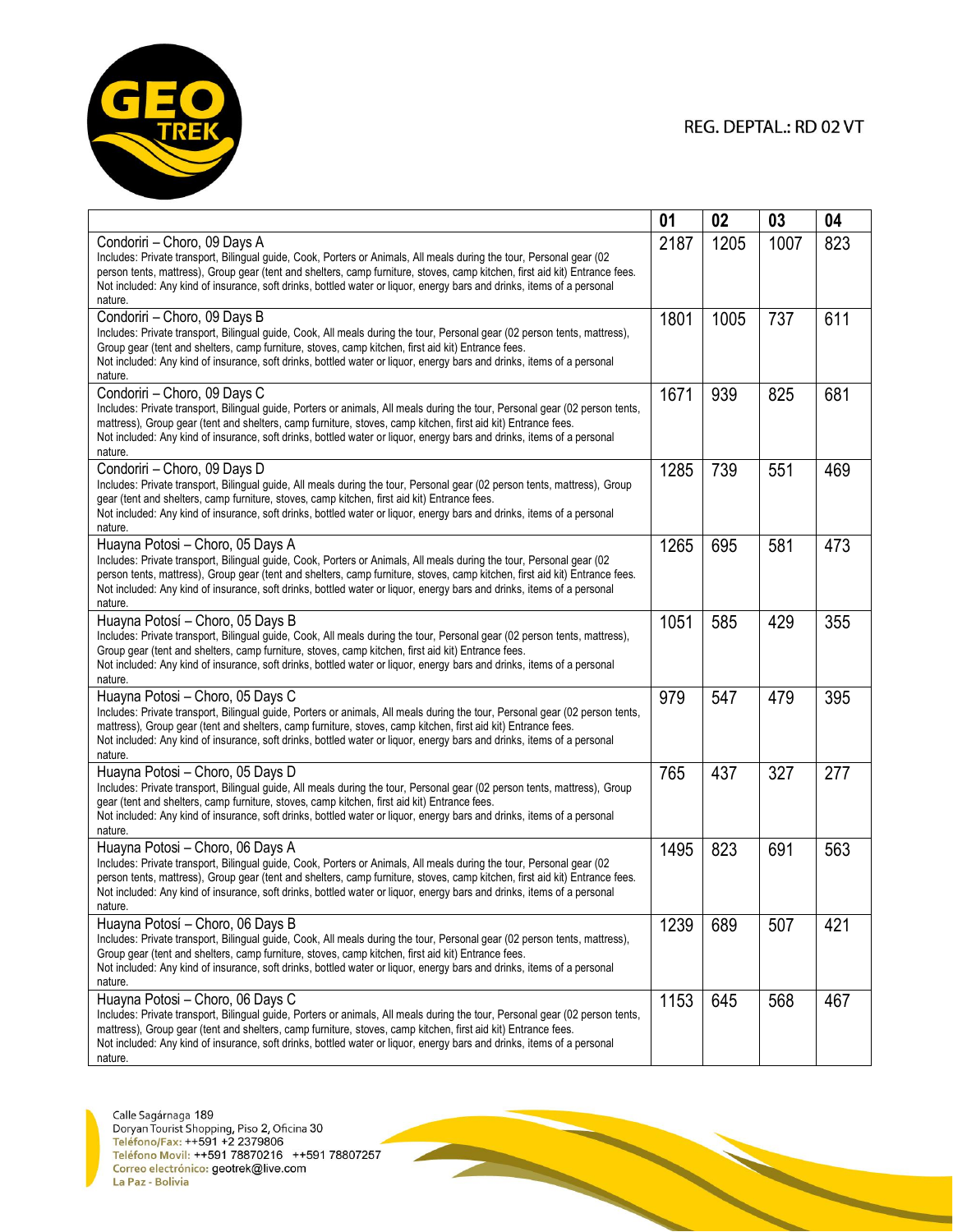

|                                                                                                                                                                                                                                                                                                                                                                                                                 | 01   | 02  | 03  | 04  |
|-----------------------------------------------------------------------------------------------------------------------------------------------------------------------------------------------------------------------------------------------------------------------------------------------------------------------------------------------------------------------------------------------------------------|------|-----|-----|-----|
| Huayna Potosi - Choro, 06 Days D<br>Includes: Private transport, Bilingual guide, All meals during the tour, Personal gear (02 person tents, mattress), Group<br>gear (tent and shelters, camp furniture, stoves, camp kitchen, first aid kit) Entrance fees.<br>Not included: Any kind of insurance, soft drinks, bottled water or liquor, energy bars and drinks, items of a personal<br>nature.              | 895  | 513 | 387 | 327 |
| Illimani, 03 Days A<br>Includes: Private transport, Bilingual guide, Cook, Porters or Animals, All meals during the tour, Personal gear (02<br>person tents, mattress), Group gear (tent and shelters, camp furniture, stoves, camp kitchen, first aid kit) Entrance fees.<br>Not included: Any kind of insurance, soft drinks, bottled water or liquor, energy bars and drinks, items of a personal<br>nature. | 1219 | 655 | 511 | 409 |
| Illimani, 03 Days B<br>Includes: Private transport, Bilingual guide, Cook, All meals during the tour, Personal gear (02 person tents, mattress),<br>Group gear (tent and shelters, camp furniture, stoves, camp kitchen, first aid kit) Entrance fees.<br>Not included: Any kind of insurance, soft drinks, bottled water or liguor, energy bars and drinks, items of a personal<br>nature.                     | 1091 | 589 | 421 | 339 |
| Illimani, 03 Days C<br>Includes: Private transport, Bilingual guide, Porters or animals, All meals during the tour, Personal gear (02 person tents,<br>mattress), Group gear (tent and shelters, camp furniture, stoves, camp kitchen, first aid kit) Entrance fees.<br>Not included: Any kind of insurance, soft drinks, bottled water or liquor, energy bars and drinks, items of a personal<br>nature.       | 1049 | 567 | 451 | 361 |
| Illimani, 03 Days D<br>Includes: Private transport, Bilingual guide, All meals during the tour, Personal gear (02 person tents, mattress), Group<br>gear (tent and shelters, camp furniture, stoves, camp kitchen, first aid kit) Entrance fees.<br>Not included: Any kind of insurance, soft drinks, bottled water or liquor, energy bars and drinks, items of a personal<br>nature.                           | 919  | 501 | 359 | 291 |
| Illimani, 02 Days A<br>Includes: Private transport, Bilingual quide, Cook, Porters or Animals, All meals during the tour, Personal gear (02<br>person tents, mattress), Group gear (tent and shelters, camp furniture, stoves, camp kitchen, first aid kit) Entrance fees.<br>Not included: Any kind of insurance, soft drinks, bottled water or liquor, energy bars and drinks, items of a personal<br>nature. | 633  | 343 | 277 | 223 |
| Illimani, 02 Days B<br>Includes: Private transport, Bilingual guide, Cook, All meals during the tour, Personal gear (02 person tents, mattress),<br>Group gear (tent and shelters, camp furniture, stoves, camp kitchen, first aid kit) Entrance fees.<br>Not included: Any kind of insurance, soft drinks, bottled water or liquor, energy bars and drinks, items of a personal<br>nature.                     | 547  | 299 | 215 | 175 |
| Illimani, 02 Days C<br>Includes: Private transport, Bilingual guide, Porters or animals, All meals during the tour, Personal gear (02 person tents,<br>mattress), Group gear (tent and shelters, camp furniture, stoves, camp kitchen, first aid kit) Entrance fees.<br>Not included: Any kind of insurance, soft drinks, bottled water or liquor, energy bars and drinks, items of a personal<br>nature.       | 517  | 285 | 237 | 191 |
| Illimani, 02 Days D<br>Includes: Private transport, Bilingual guide, All meals during the tour, Personal gear (02 person tents, mattress), Group<br>gear (tent and shelters, camp furniture, stoves, camp kitchen, first aid kit) Entrance fees.<br>Not included: Any kind of insurance, soft drinks, bottled water or liquor, energy bars and drinks, items of a personal<br>nature.                           | 431  | 239 | 175 | 145 |
| Illimani, Full-Day<br>Includes: Private transport, Bilingual guide, All meals during the tour, Entrance fees.<br>Not included: Any kind of insurance, soft drinks, bottled water or liquor, energy bars and drinks, items of a personal<br>nature.                                                                                                                                                              | 359  | 193 | 153 | 123 |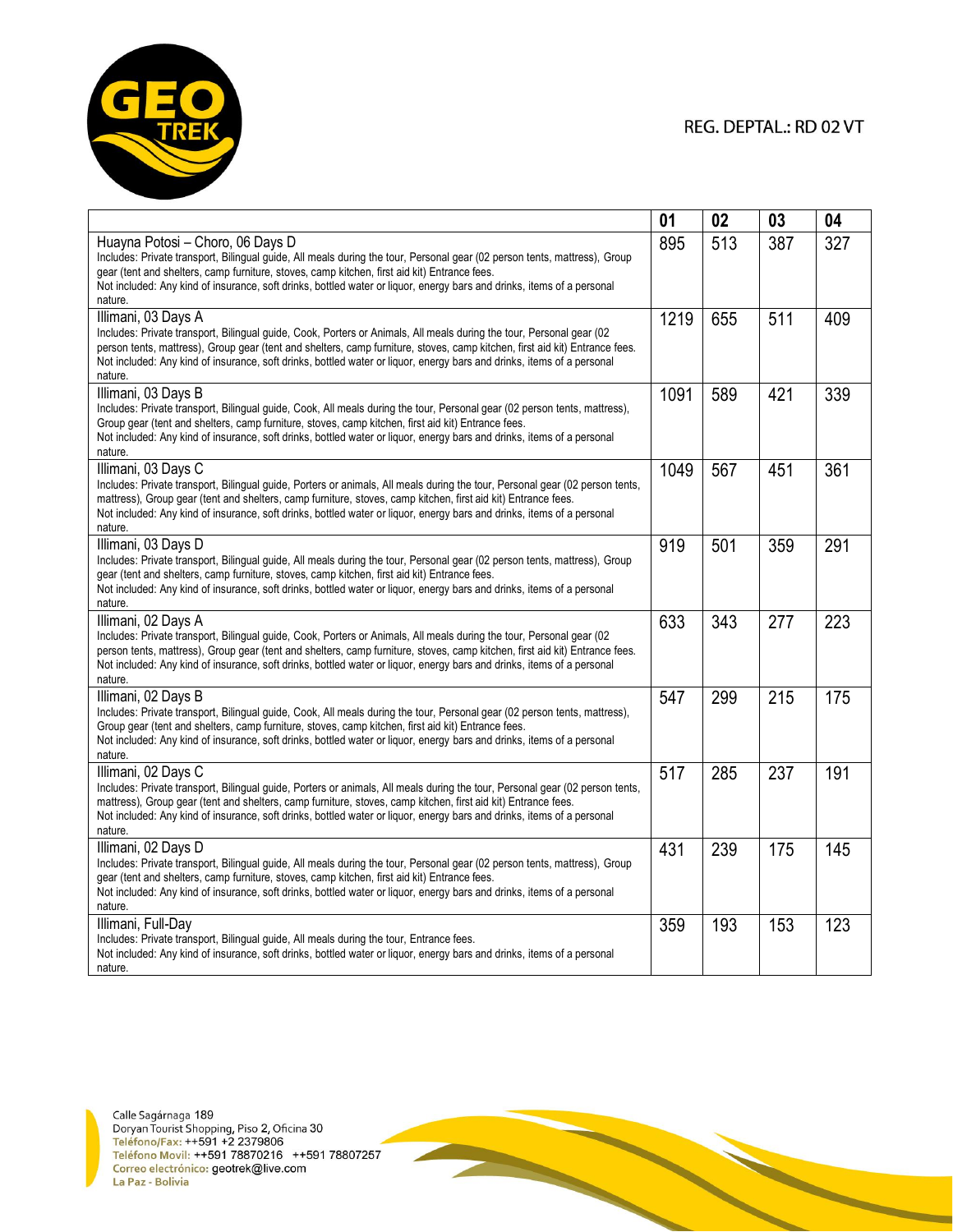

|                                                                                                                                                                                                                                                                                                                                                                                                                            | 01   | 02  | 03  | 04  |
|----------------------------------------------------------------------------------------------------------------------------------------------------------------------------------------------------------------------------------------------------------------------------------------------------------------------------------------------------------------------------------------------------------------------------|------|-----|-----|-----|
| Khotia - Condoriri, 03 Days A<br>Includes: Private transport, Bilingual guide, Cook, Porters or Animals, All meals during the tour, Personal gear (02<br>person tents, mattress), Group gear (tent and shelters, camp furniture, stoves, camp kitchen, first aid kit) Entrance fees.<br>Not included: Any kind of insurance, soft drinks, bottled water or liquor, energy bars and drinks, items of a personal<br>nature.  | 847  | 463 | 379 | 307 |
| Khotia - Condoriri, 03 Days B<br>Includes: Private transport, Bilingual guide, Cook, All meals during the tour, Personal gear (02 person tents, mattress),<br>Group gear (tent and shelters, camp furniture, stoves, camp kitchen, first aid kit) Entrance fees.<br>Not included: Any kind of insurance, soft drinks, bottled water or liquor, energy bars and drinks, items of a personal<br>nature.                      | 719  | 397 | 289 | 237 |
| Khotia - Condoriri, 03 Days C<br>Includes: Private transport, Bilingual guide, Porters or animals, All meals during the tour, Personal gear (02 person tents,<br>mattress), Group gear (tent and shelters, camp furniture, stoves, camp kitchen, first aid kit) Entrance fees.<br>Not included: Any kind of insurance, soft drinks, bottled water or liquor, energy bars and drinks, items of a personal<br>nature.        | 677  | 375 | 319 | 259 |
| Khotia - Condoriri, 03 Days D<br>Includes: Private transport, Bilingual guide, All meals during the tour, Personal gear (02 person tents, mattress), Group<br>gear (tent and shelters, camp furniture, stoves, camp kitchen, first aid kit) Entrance fees.<br>Not included: Any kind of insurance, soft drinks, bottled water or liquor, energy bars and drinks, items of a personal<br>nature.                            | 547  | 307 | 227 | 189 |
| Khotia - Chacapampa, 04 Days A<br>Includes: Private transport, Bilingual guide, Cook, Porters or Animals, All meals during the tour, Personal gear (02<br>person tents, mattress), Group gear (tent and shelters, camp furniture, stoves, camp kitchen, first aid kit) Entrance fees.<br>Not included: Any kind of insurance, soft drinks, bottled water or liquor, energy bars and drinks, items of a personal<br>nature. | 1049 | 575 | 477 | 387 |
| Khotia - Chacapampa, 04 Days B<br>Includes: Private transport, Bilingual guide, Cook, All meals during the tour, Personal gear (02 person tents, mattress),<br>Group gear (tent and shelters, camp furniture, stoves, camp kitchen, first aid kit) Entrance fees.<br>Not included: Any kind of insurance, soft drinks, bottled water or liquor, energy bars and drinks, items of a personal<br>nature.                     | 879  | 487 | 355 | 293 |
| Khotia - Chacapampa, 04 Days C<br>Includes: Private transport, Bilingual guide, Porters or animals, All meals during the tour, Personal gear (02 person tents,<br>mattress), Group gear (tent and shelters, camp furniture, stoves, camp kitchen, first aid kit) Entrance fees.<br>Not included: Any kind of insurance, soft drinks, bottled water or liquor, energy bars and drinks, items of a personal<br>nature.       | 821  | 457 | 397 | 325 |
| Khotia - Chacapampa, 04 Days D<br>Includes: Private transport, Bilingual guide, All meals during the tour, Personal gear (02 person tents, mattress), Group<br>gear (tent and shelters, camp furniture, stoves, camp kitchen, first aid kit) Entrance fees.<br>Not included: Any kind of insurance, soft drinks, bottled water or liquor, energy bars and drinks, items of a personal<br>nature.                           | 649  | 369 | 275 | 231 |
| Khotia - Chacapampa, 05 Days A<br>Includes: Private transport, Bilingual guide, Cook, Porters or Animals, All meals during the tour, Personal gear (02<br>person tents, mattress), Group gear (tent and shelters, camp furniture, stoves, camp kitchen, first aid kit) Entrance fees.<br>Not included: Any kind of insurance, soft drinks, bottled water or liquor, energy bars and drinks, items of a personal<br>nature. | 1251 | 689 | 575 | 467 |
| Khotia - Chacapampa, 05 Days B<br>Includes: Private transport, Bilingual guide, Cook, All meals during the tour, Personal gear (02 person tents, mattress),<br>Group gear (tent and shelters, camp furniture, stoves, camp kitchen, first aid kit) Entrance fees.<br>Not included: Any kind of insurance, soft drinks, bottled water or liquor, energy bars and drinks, items of a personal<br>nature.                     | 1037 | 577 | 423 | 349 |
| Khotia - Chacapampa, 05 Days C<br>Includes: Private transport, Bilingual guide, Porters or animals, All meals during the tour, Personal gear (02 person tents,<br>mattress), Group gear (tent and shelters, camp furniture, stoves, camp kitchen, first aid kit) Entrance fees.<br>Not included: Any kind of insurance, soft drinks, bottled water or liquor, energy bars and drinks, items of a personal<br>nature        | 965  | 541 | 473 | 389 |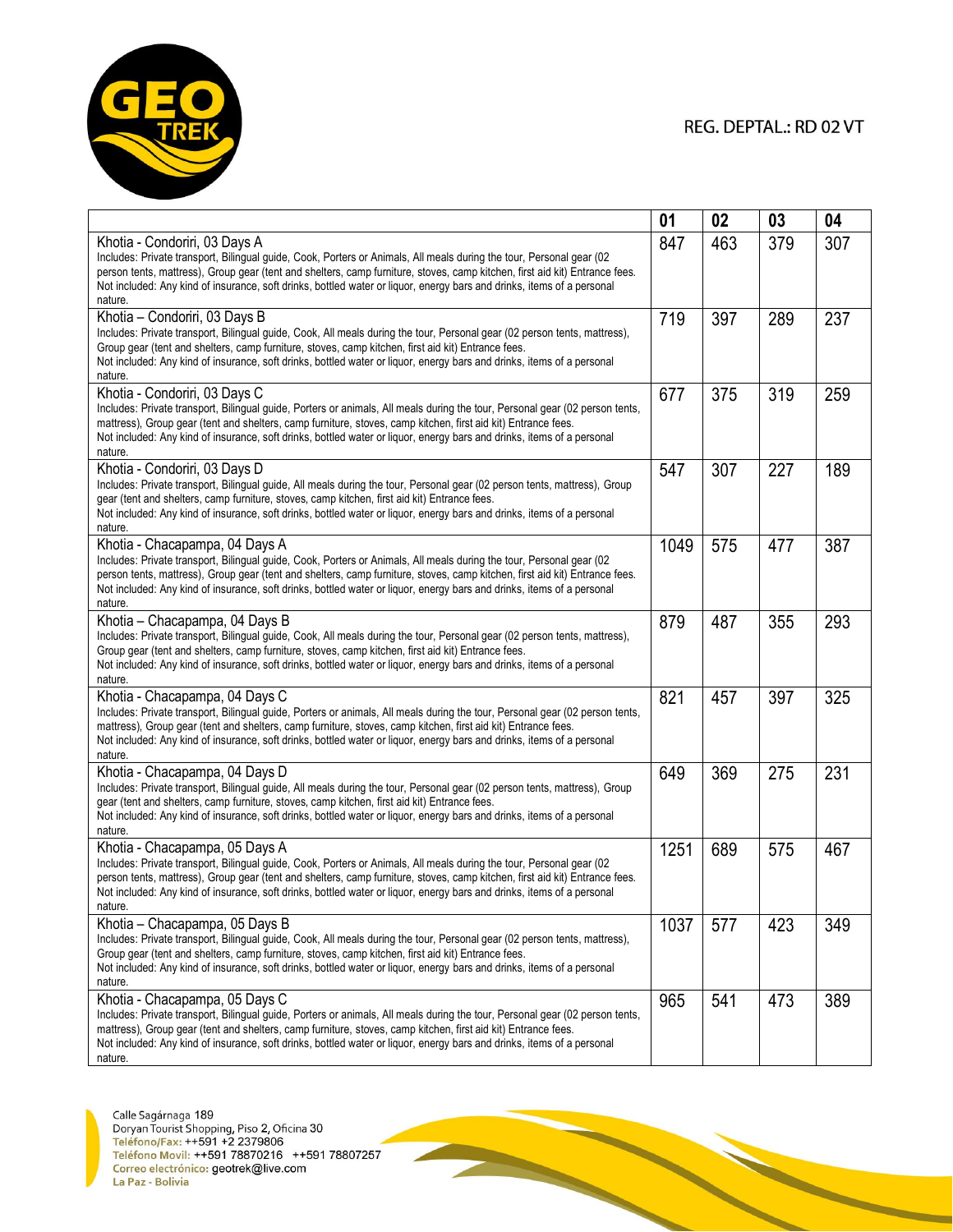

|                                                                                                                                                                                                                                                                                                                                                                                                                                                                                                                          | 01   | 02   | 03   | 04   |
|--------------------------------------------------------------------------------------------------------------------------------------------------------------------------------------------------------------------------------------------------------------------------------------------------------------------------------------------------------------------------------------------------------------------------------------------------------------------------------------------------------------------------|------|------|------|------|
| Khotia - Chacapampa, 05 Days D<br>Includes: Private transport, Bilingual guide, All meals during the tour, Personal gear (02 person tents, mattress), Group<br>gear (tent and shelters, camp furniture, stoves, camp kitchen, first aid kit) Entrance fees.<br>Not included: Any kind of insurance, soft drinks, bottled water or liquor, energy bars and drinks, items of a personal<br>nature.                                                                                                                         | 751  | 429  | 321  | 271  |
| Khotia - Huayna Potosi, 06 Days A<br>Includes: Private transport, Bilingual guide, Certified (UIAGM-IFMGA-IVBV) Mountain guide, Cook, Porters or Animals,<br>All meals during the tour, Personal gear (02 person tents, mattress, crampons, plastic boots, harness, ice axe), Group<br>gear (tent and shelters, camp furniture, stoves, camp kitchen, first aid kit) Entrance fees.<br>Not included: Any kind of insurance, soft drinks, bottled water or liquor, energy bars and drinks, items of a personal<br>nature. | 1797 | 993  | 947  | 767  |
| Khotia – Huayna Potosi, 06 Days B<br>Includes: Private transport, Bilingual guide, Certified (UIAGM-IFMGA-IVBV) Mountain guide, Cook, All meals during the<br>tour, Personal gear (02 person tents, mattress, crampons, plastic boots, harness, ice axe), Group gear (tent and<br>shelters, camp furniture, stoves, camp kitchen, first aid kit) Entrance fees.<br>Not included: Any kind of insurance, soft drinks, bottled water or liquor, energy bars and drinks, items of a personal<br>nature.                     | 1539 | 859  | 765  | 625  |
| Khotia – Huayna Potosi, 06 Days C<br>Includes: Private transport, Bilingual guide, Certified (UIAGM-IFMGA-IVBV) Mountain guide, Porters or animals, All<br>meals during the tour, Personal gear (02 person tents, mattress, crampons, plastic boots, harness, ice axe), Group gear<br>(tent and shelters, camp furniture, stoves, camp kitchen, first aid kit) Entrance fees.<br>Not included: Any kind of insurance, soft drinks, bottled water or liquor, energy bars and drinks, items of a personal<br>nature.       | 1453 | 815  | 815  | 673  |
| Khotia - Huayna Potosi, 06 Days D<br>Includes: Private transport, Bilingual guide, Certified (UIAGM-IFMGA-IVBV) Mountain guide, All meals during the tour,<br>Personal gear (02 person tents, mattress, crampons, plastic boots, harness, ice axe), Group gear (tent and shelters,<br>camp furniture, stoves, camp kitchen, first aid kit) Entrance fees.<br>Not included: Any kind of insurance, soft drinks, bottled water or liquor, energy bars and drinks, items of a personal<br>nature.                           | 1195 | 683  | 643  | 531  |
| Mururata, Full-Day<br>Includes: Private transport, Bilingual guide, All meals during the tour, Group gear (stoves, first aid kit) Entrance fees.<br>Not included: Any kind of insurance, soft drinks, bottled water or liquor, energy bars and drinks, items of a personal<br>nature.                                                                                                                                                                                                                                    | 215  | 117  | 85   | 71   |
| Pampalarama, Full-Day<br>Includes: Private transport, Bilingual guide, All meals during the tour, Group gear (stoves, first aid kit) Entrance fees.<br>Not included: Any kind of insurance, soft drinks, bottled water or liquor, energy bars and drinks, items of a personal<br>nature.                                                                                                                                                                                                                                 | 199  | 117  | 91   | 79   |
| Pelechuco - Katantica, 11 Days A<br>Includes: Private transport, Bilingual guide, Cook, Porters or Animals, All meals during the tour, Personal gear (02<br>person tents, mattress), Group gear (tent and shelters, camp furniture, stoves, camp kitchen, first aid kit) Entrance fees.<br>Not included: Any kind of insurance, soft drinks, bottled water or liquor, energy bars and drinks, items of a personal<br>nature.                                                                                             | 3531 | 1921 | 1557 | 1259 |
| Pelechuco Katantica, 11 Days B<br>Includes: Private transport, Bilingual guide, Cook, All meals during the tour, Personal gear (02 person tents, mattress),<br>Group gear (tent and shelters, camp furniture, stoves, camp kitchen, first aid kit) Entrance fees.<br>Not included: Any kind of insurance, soft drinks, bottled water or liquor, energy bars and drinks, items of a personal<br>nature.                                                                                                                   | 3031 | 1663 | 1213 | 993  |
| Pelechuco - Katantica, 11 Days C<br>Includes: Private transport, Bilingual guide, Porters or animals, All meals during the tour, Personal gear (02 person tents,<br>mattress), Group gear (tent and shelters, camp furniture, stoves, camp kitchen, first aid kit) Entrance fees.<br>Not included: Any kind of insurance, soft drinks, bottled water or liquor, energy bars and drinks, items of a personal<br>nature.                                                                                                   | 2873 | 1583 | 1325 | 1079 |
| Pelechuco - Katantica, 11 Days D<br>Includes: Private transport, Bilingual guide, All meals during the tour, Personal gear (02 person tents, mattress), Group<br>gear (tent and shelters, camp furniture, stoves, camp kitchen, first aid kit) Entrance fees.<br>Not included: Any kind of insurance, soft drinks, bottled water or liquor, energy bars and drinks, items of a personal<br>nature.                                                                                                                       | 2373 | 1325 | 981  | 815  |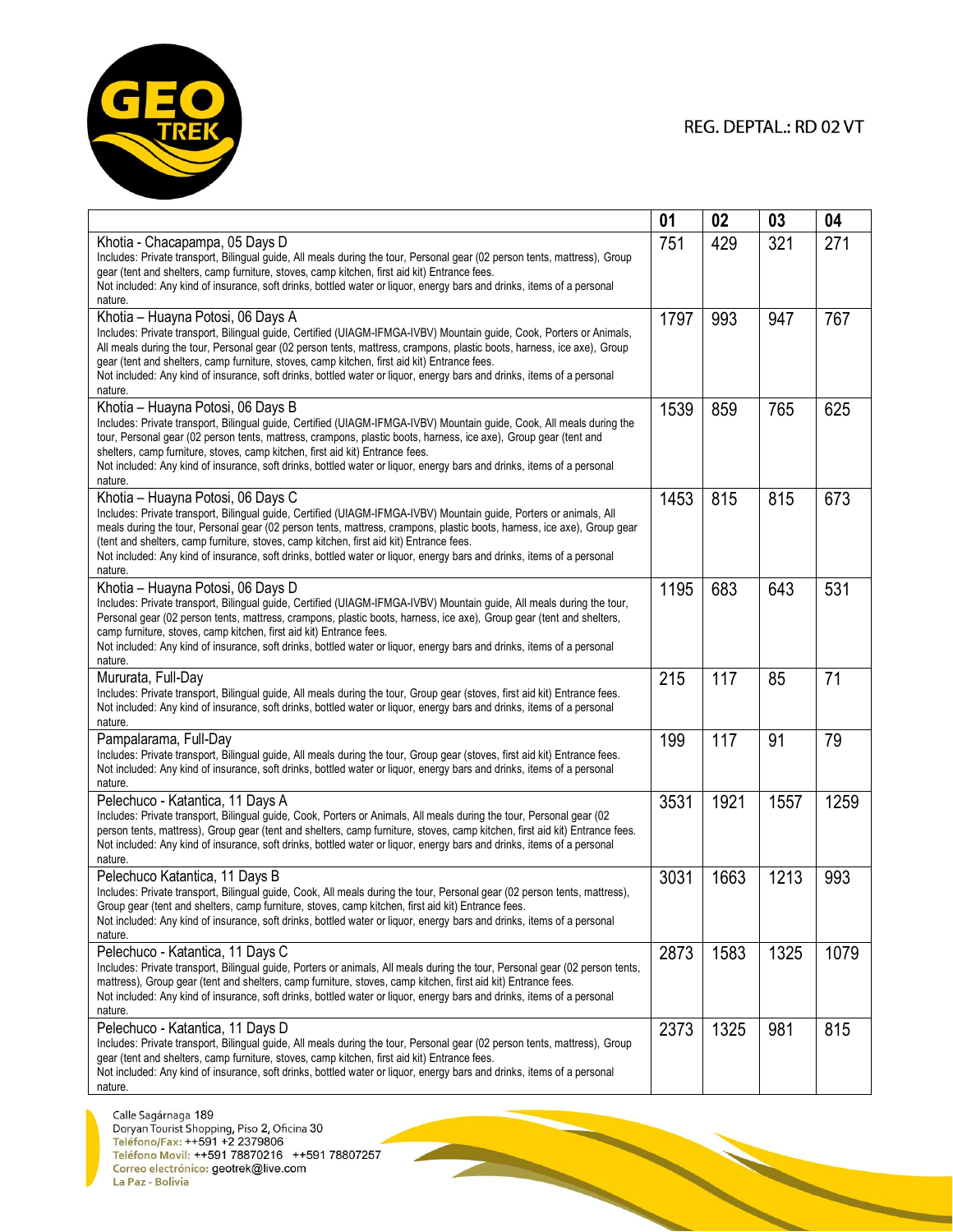

**REAL PROPERTY** 

|                                                                                                                                                                                                                                                                                                                                                                                                                                                                                                                      | 01   | 02  | 03  | 04  |
|----------------------------------------------------------------------------------------------------------------------------------------------------------------------------------------------------------------------------------------------------------------------------------------------------------------------------------------------------------------------------------------------------------------------------------------------------------------------------------------------------------------------|------|-----|-----|-----|
| Takesi, 02 Days A<br>Includes: Private transport, Bilingual guide, Cook, Porters or Animals, All meals during the tour, Personal gear (02<br>person tents, mattress), Group gear (tent and shelters, camp furniture, stoves, camp kitchen, first aid kit) Entrance fees.<br>Not included: Any kind of insurance, soft drinks, bottled water or liquor, energy bars and drinks, items of a personal<br>nature.                                                                                                        | 663  | 359 | 289 | 233 |
| Takesi, 02 Days B<br>Includes: Private transport, Bilingual guide, Cook, All meals during the tour, Personal gear (02 person tents, mattress),<br>Group gear (tent and shelters, camp furniture, stoves, camp kitchen, first aid kit) Entrance fees.<br>Not included: Any kind of insurance, soft drinks, bottled water or liquor, energy bars and drinks, items of a personal<br>nature.                                                                                                                            | 577  | 315 | 229 | 187 |
| Takesi, 02 Days C<br>Includes: Private transport, Bilingual guide, Porters or animals, All meals during the tour, Personal gear (02 person tents,<br>mattress), Group gear (tent and shelters, camp furniture, stoves, camp kitchen, first aid kit) Entrance fees.<br>Not included: Any kind of insurance, soft drinks, bottled water or liquor, energy bars and drinks, items of a personal<br>nature.                                                                                                              | 549  | 300 | 249 | 201 |
| Takesi, 02 Days D<br>Includes: Private transport, Bilingual guide, All meals during the tour, Personal gear (02 person tents, mattress), Group<br>gear (tent and shelters, camp furniture, stoves, camp kitchen, first aid kit) Entrance fees.<br>Not included: Any kind of insurance, soft drinks, bottled water or liquor, energy bars and drinks, items of a personal<br>nature.                                                                                                                                  | 463  | 255 | 187 | 155 |
| Takesi, 03 Days A<br>Includes: Private transport, Bilingual guide, Cook, Porters or Animals, All meals during the tour, Personal gear (02<br>person tents, mattress), Group gear (tent and shelters, camp furniture, stoves, camp kitchen, first aid kit) Entrance fees.<br>Not included: Any kind of insurance, soft drinks, bottled water or liquor, energy bars and drinks, items of a personal<br>nature.                                                                                                        | 865  | 473 | 389 | 315 |
| Takesi, 03 Days B<br>Includes: Private transport, Bilingual guide, Cook, All meals during the tour, Personal gear (02 person tents, mattress),<br>Group gear (tent and shelters, camp furniture, stoves, camp kitchen, first aid kit) Entrance fees.<br>Not included: Any kind of insurance, soft drinks, bottled water or liquor, energy bars and drinks, items of a personal<br>nature.                                                                                                                            | 737  | 405 | 297 | 243 |
| Takesi, 03 Days C<br>Includes: Private transport, Bilingual guide, Porters or animals, All meals during the tour, Personal gear (02 person tents,<br>mattress), Group gear (tent and shelters, camp furniture, stoves, camp kitchen, first aid kit) Entrance fees.<br>Not included: Any kind of insurance, soft drinks, bottled water or liquor, energy bars and drinks, items of a personal<br>nature.                                                                                                              | 695  | 383 | 327 | 267 |
| Takesi, 03 Days D<br>Includes: Private transport, Bilingual guide, All meals during the tour, Personal gear (02 person tents, mattress), Group<br>gear (tent and shelters, camp furniture, stoves, camp kitchen, first aid kit) Entrance fees.<br>Not included: Any kind of insurance, soft drinks, bottled water or liquor, energy bars and drinks, items of a personal<br>nature.                                                                                                                                  | 565  | 317 | 237 | 197 |
| Tuni - Janko Huyoi, 04 Days A<br>Includes: Private transport, Bilingual guide, Certified (UIAGM-IFMGA-IVBV) Mountain guide, Cook, Porters or Animals,<br>All meals during the tour, Personal gear (02 person tents, mattress, crampons, plastic boots, harness, ice axe), Group<br>gear (tent and shelters, camp furniture, stoves, camp kitchen, first aid kit) Entrance fees.<br>Not included: Any kind of insurance, soft drinks, bottled water or liquor, energy bars and drinks, items of a personal<br>nature. | 1485 | 795 | 747 | 593 |
| Tuni - Janko Huyo, 04 Days B<br>Includes: Private transport, Bilingual guide, Certified (UIAGM-IFMGA-IVBV) Mountain guide, Cook, All meals during the<br>tour, Personal gear (02 person tents, mattress, crampons, plastic boots, harness, ice axe), Group gear (tent and<br>shelters, camp furniture, stoves, camp kitchen, first aid kit) Entrance fees.<br>Not included: Any kind of insurance, soft drinks, bottled water or liquor, energy bars and drinks, items of a personal<br>nature.                      | 1315 | 705 | 627 | 501 |
| Tuni - Janko Huyo, 04 Days C<br>Includes: Private transport, Bilingual guide, Certified (UIAGM-IFMGA-IVBV) Mountain guide, Porters or animals, All<br>meals during the tour, Personal gear (02 person tents, mattress, crampons, plastic boots, harness, ice axe), Group gear<br>(tent and shelters, camp furniture, stoves, camp kitchen, first aid kit) Entrance fees.<br>Not included: Any kind of insurance, soft drinks, bottled water or liquor, energy bars and drinks, items of a personal<br>nature.        | 1300 | 699 | 681 | 543 |
| Calle Sagárnaga 189<br>Doryan Tourist Shopping, Piso 2, Oficina 30<br>Teléfono/Fax: ++591 +2 2379806                                                                                                                                                                                                                                                                                                                                                                                                                 |      |     |     |     |

Electronograf: TTO91 TZ 2379600<br>Teléfono Movil: ++591 78870216 ++591 78807257<br>Correo electrónico: geotrek@live.com<br>La Paz - Bolivia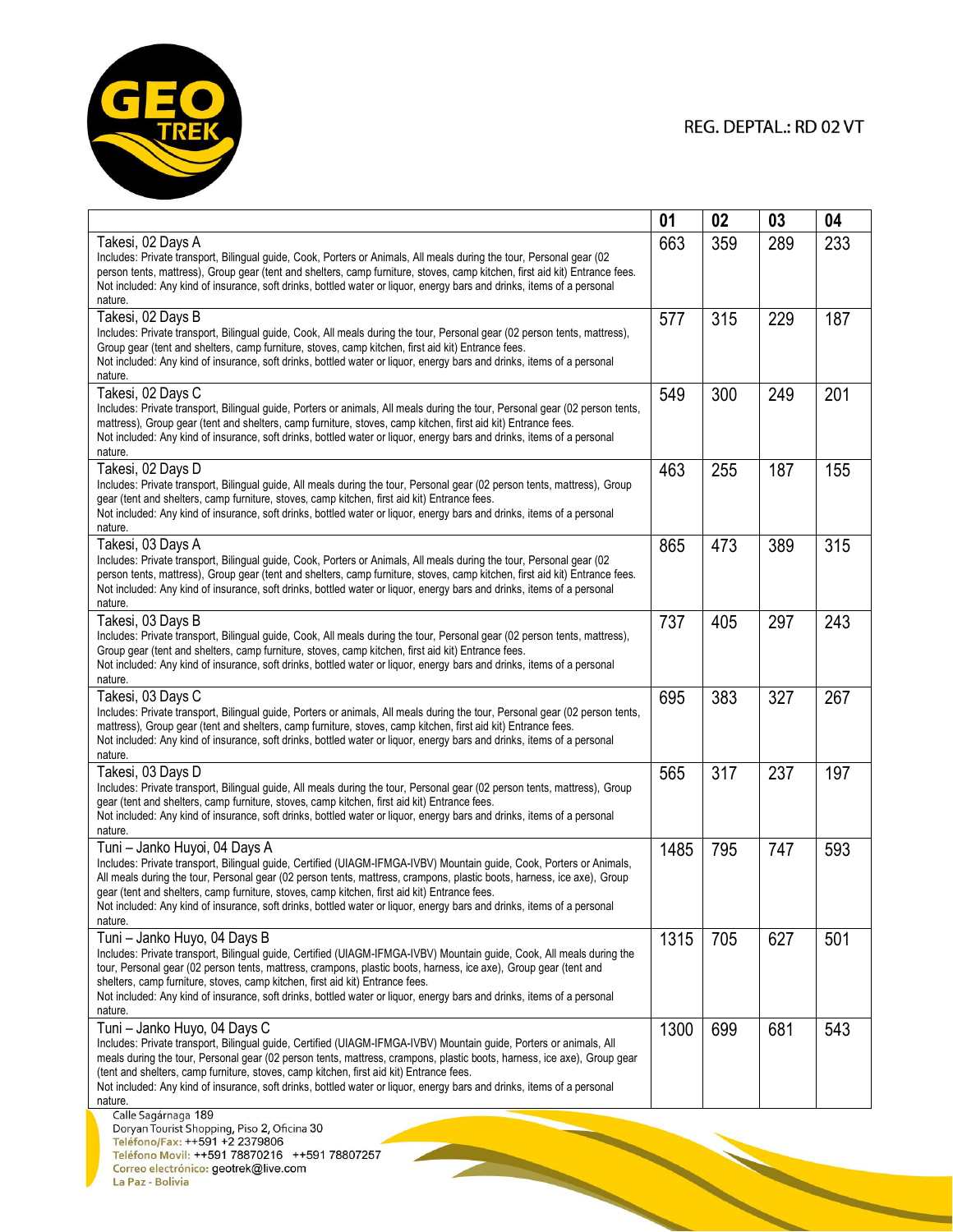

|                                                                                                                                                                                                                                                                                                                                                                                                                                                                                           | 01   | 02  | 03  | 04  |
|-------------------------------------------------------------------------------------------------------------------------------------------------------------------------------------------------------------------------------------------------------------------------------------------------------------------------------------------------------------------------------------------------------------------------------------------------------------------------------------------|------|-----|-----|-----|
| Tuni - Janko Huyo, 04 Days D<br>Includes: Private transport, Bilingual guide, Certified (UIAGM-IFMGA-IVBV) Mountain guide, All meals during the tour,<br>Personal gear (02 person tents, mattress, crampons, plastic boots, harness, ice axe), Group gear (tent and shelters,<br>camp furniture, stoves, camp kitchen, first aid kit) Entrance fees.<br>Not included: Any kind of insurance, soft drinks, bottled water or liquor, energy bars and drinks, items of a personal<br>nature. | 1085 | 589 | 545 | 437 |
| Valle de los Ancestros, Full-Day<br>Includes: Private transport, Bilingual guide, All meals during the tour, Group gear (first aid kit), Entrance fees.<br>Not included: Any kind of insurance, soft drinks, bottled water or liquor, energy bars and drinks, items of a personal<br>nature.                                                                                                                                                                                              | 171  | 95  | 71  | 59  |
| Yunga Cruz, 03 Days A<br>Includes: Private transport, Bilingual guide, Cook, Porters or Animals, All meals during the tour, Personal gear (02<br>person tents, mattress), Group gear (tent and shelters, camp furniture, stoves, camp kitchen, first aid kit) Entrance fees.<br>Not included: Any kind of insurance, soft drinks, bottled water or liquor, energy bars and drinks, items of a personal<br>nature.                                                                         | 905  | 489 | 393 | 321 |
| Yunga Cruz, 03 Days B<br>Includes: Private transport, Bilingual guide, Cook, All meals during the tour, Personal gear (02 person tents, mattress),<br>Group gear (tent and shelters, camp furniture, stoves, camp kitchen, first aid kit) Entrance fees.<br>Not included: Any kind of insurance, soft drinks, bottled water or liquor, energy bars and drinks, items of a personal<br>nature.                                                                                             | 775  | 423 | 303 | 251 |
| Yunga Cruz, 03 Days C<br>Includes: Private transport, Bilingual guide, Porters or animals, All meals during the tour, Personal gear (02 person tents,<br>mattress), Group gear (tent and shelters, camp furniture, stoves, camp kitchen, first aid kit) Entrance fees.<br>Not included: Any kind of insurance, soft drinks, bottled water or liguor, energy bars and drinks, items of a personal<br>nature.                                                                               | 733  | 401 | 333 | 275 |
| Yunga Cruz, 03 Days D<br>Includes: Private transport, Bilingual guide, All meals during the tour, Personal gear (02 person tents, mattress), Group<br>gear (tent and shelters, camp furniture, stoves, camp kitchen, first aid kit) Entrance fees.<br>Not included: Any kind of insurance, soft drinks, bottled water or liquor, energy bars and drinks, items of a personal<br>nature.                                                                                                   | 605  | 335 | 241 | 203 |
| Yunga Cruz, 04 Days A<br>Includes: Private transport, Bilingual guide, Cook, Porters or Animals, All meals during the tour, Personal gear (02<br>person tents, mattress), Group gear (tent and shelters, camp furniture, stoves, camp kitchen, first aid kit) Entrance fees.<br>Not included: Any kind of insurance, soft drinks, bottled water or liquor, energy bars and drinks, items of a personal<br>nature.                                                                         | 1105 | 601 | 491 | 401 |
| Yunga Cruz, 04 Days B<br>Includes: Private transport, Bilingual guide, Cook, All meals during the tour, Personal gear (02 person tents, mattress),<br>Group gear (tent and shelters, camp furniture, stoves, camp kitchen, first aid kit) Entrance fees.<br>Not included: Any kind of insurance, soft drinks, bottled water or liquor, energy bars and drinks, items of a personal<br>nature.                                                                                             | 935  | 513 | 369 | 307 |
| Yunga Cruz, 04 Days C<br>Includes: Private transport, Bilingual guide, Porters or animals, All meals during the tour, Personal gear (02 person tents,<br>mattress), Group gear (tent and shelters, camp furniture, stoves, camp kitchen, first aid kit) Entrance fees.<br>Not included: Any kind of insurance, soft drinks, bottled water or liquor, energy bars and drinks, items of a personal<br>nature.                                                                               | 877  | 483 | 411 | 339 |
| Yunga Cruz, 04 Days D<br>Includes: Private transport, Bilingual guide, All meals during the tour, Personal gear (02 person tents, mattress), Group<br>gear (tent and shelters, camp furniture, stoves, camp kitchen, first aid kit) Entrance fees.<br>Not included: Any kind of insurance, soft drinks, bottled water or liquor, energy bars and drinks, items of a personal<br>nature.                                                                                                   | 705  | 395 | 289 | 245 |
| Yunga Cruz, 05 Days A<br>Includes: Private transport, Bilingual guide, Cook, Porters or Animals, All meals during the tour, Personal gear (02<br>person tents, mattress), Group gear (tent and shelters, camp furniture, stoves, camp kitchen, first aid kit) Entrance fees.<br>Not included: Any kind of insurance, soft drinks, bottled water or liquor, energy bars and drinks, items of a personal<br>nature.                                                                         | 1307 | 713 | 589 | 481 |
|                                                                                                                                                                                                                                                                                                                                                                                                                                                                                           |      |     |     |     |